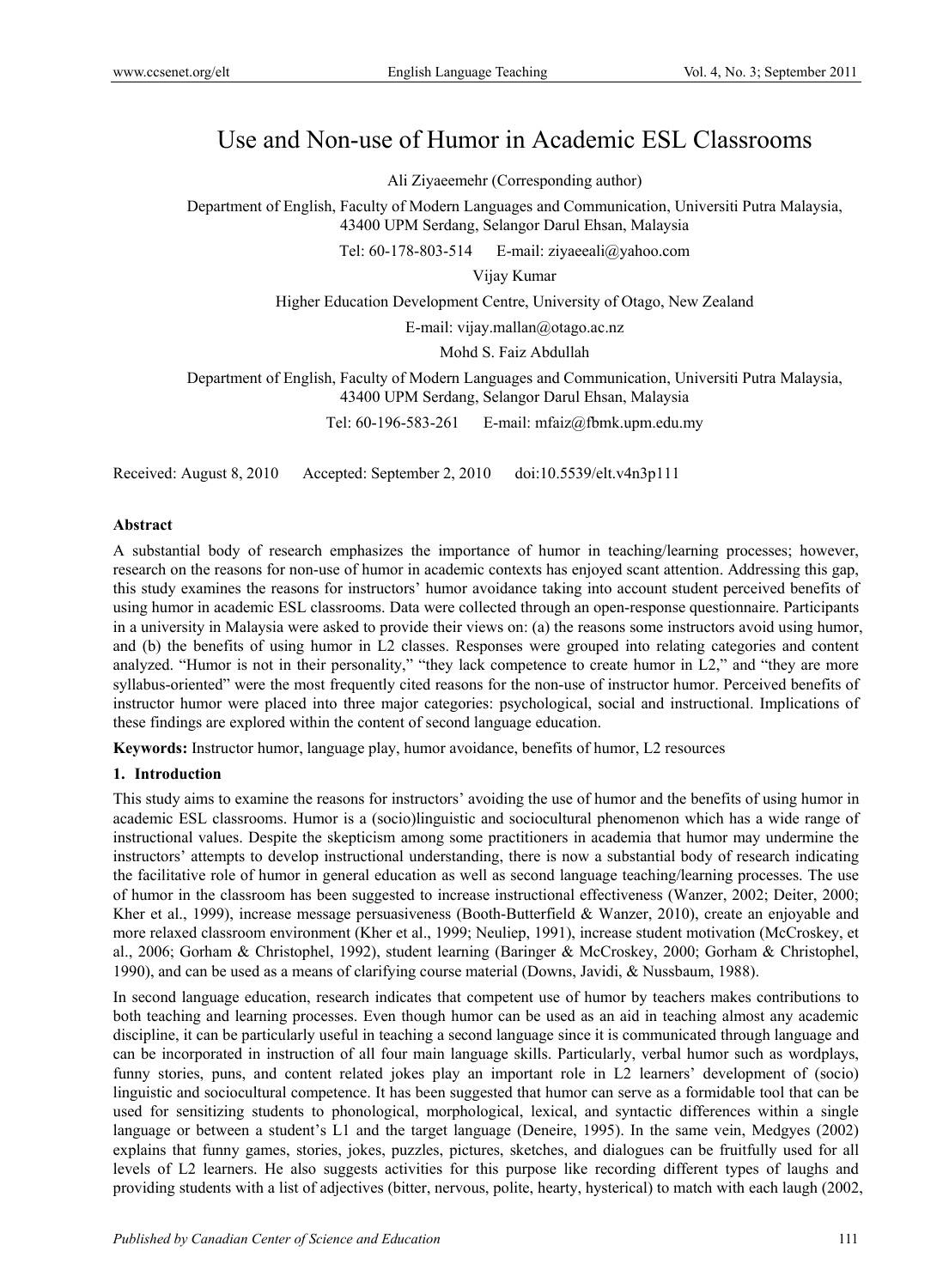p. 5). Such activities suggest to the learners that humor is not always an indicator of a feeling of mirth, rather it can be a useful tool for instruction. Using, discussing, and analyzing humorous interaction in a variety of ways and through different types of activities can also contribute a great deal to L2 learners' linguistic and sociolinguistic development (Bell, 2009: 245).

There has been a growing body of research on the role of verbal types of humor solely Language Play (LP) in recent years (early 2000s) (see Belz & Reinhardt 2004; Davies 2003; Bell, 2002, 2005; Tarone, 2000; Cook 1997, 2000). LP includes playing both with language form like sounds, rhyme, rhythm, song, alliteration, pun, spoonerisms, and grammatical parallelism as well as the units of meaning to create imaginary worlds (see Cook, 2000). The use of LP in L2 education has been suggested to have the potential to create opportunities for the appropriation of L2 resources and also contexts in which access to L2 resources may be facilitated (Tarone, 2000). LP can also indicate a marker of proficiency and may result in deeper processing of lexical items; thus, especially helpful in the acquisition of vocabulary and semantic fields in particular, by allowing lexical items to be processed more deeply, making them more memorable (Bell, 2005).

What seems to be apparent is that using humor in the classroom can positively influence the instruction of a second language. Thus, avoiding humor may deprive the learners' from gaining access to L2 linguistic and cultural resources and the nuances specific to humorous exchanges, those can hardly be found in non-humorous contents. It is worth mentioning that gaining humor competence, as a component of communicative competence (Hymes, 1972), is necessary for language learners in order participate effectively in L2 communication. Thus, humor avoidance can limit language learners' access to some aspects of L2 linguistic and cultural knowledge which is necessary to understand and communicate humor. Moreover, instructors' humor avoidance may risk leading classes perceived as boring and less conducive to learning.

# **2. Theoretical background**

Humor has long attracted research attention from multiple disciplines particularly from psychology and sociology dating back to Plato's time; however, its linguistic aspects have received scant attention from SLA researchers until the early 1980's. The extensive body of humor research has resulted in over 100 identified humor theories (Foot &McCreaddie, 2006), which provide explanations for why and how we find something funny. Typically, social-psychological theories have been discussed under three major perspectives: (1) arousal relief or relief theory (Berlyne, 1969), (2) incongruity theory (Berlyne, 1960), and (3) disparagement or superiority theory (Wolff et al., 1934).The first theory, relief or repression-based, accounts for psychological aspects of humor and provides explanations for why something is found funny at mental level, that is, the emotions and feelings caused by humorous events. In second language classrooms, relief theory, for example, explains how the frustration and anxiety produced due to unfamiliarity of the learners with L2 rules can be released through the use of instructor humor.

A second theory of humor, incongruity (Berlyne, 1960), stipulates that humorous reactions result from exposure to stimuli that are unexpected, shocking, or surprising (Berger, 1976; Berlyne, 1960). This theory provides explanations on the occurrence of humor at intellectual level and emphasizes the stimulus for humor rather than the participants. In light of incongruity theory, in the following joke, for example, humor is found in incongruity of the pupil's understanding with the teacher's intention:

Teacher: Billy, if you had two dollars in one pocket and five dollars in another, what would you have?

Billy: Someone else's pants, ma'am. (Cited in Deneire, 1995: 292)

The incongruity theory has also a second direction, incongruity-resolution theory, which is the reaction when discovering that two incongruous terms are actually related (Suls, 1983). Based on the premises of this theory, a hearer of the joke might not understand the humor in a joke if he or she cannot make the connection between the two elements. An example would be someone not finding humor in the name "Tiny" until they find out that he is a six feet tall basketball player. Understanding the premises of incongruity-resolution theory may help language instructors attune their humor to their students' level of the proficiency and competence in a second language.

A third theory that sheds lights on instructor humor is disparagement or superiority theory. This theory studies humor at social and behavioral level and is based on the premise that people laugh at others' shortcomings, failings, or inadequacies (Wolff et al.,1934). According to superiority theory, we may laugh at incongruities only when they are not thereatening to us, when we are not in a dark alley, for example (Lyttle, 2007). However, it can be argued that in classroom context, unlike out-of-class interactions, laughing at the failure of otehrs, may not be the main source of humor. This is one of the key points that makes classroom humor different from out-of-class, real world humor. This assumption might ground on the fact that there are certain institutionalized norms and ethical issues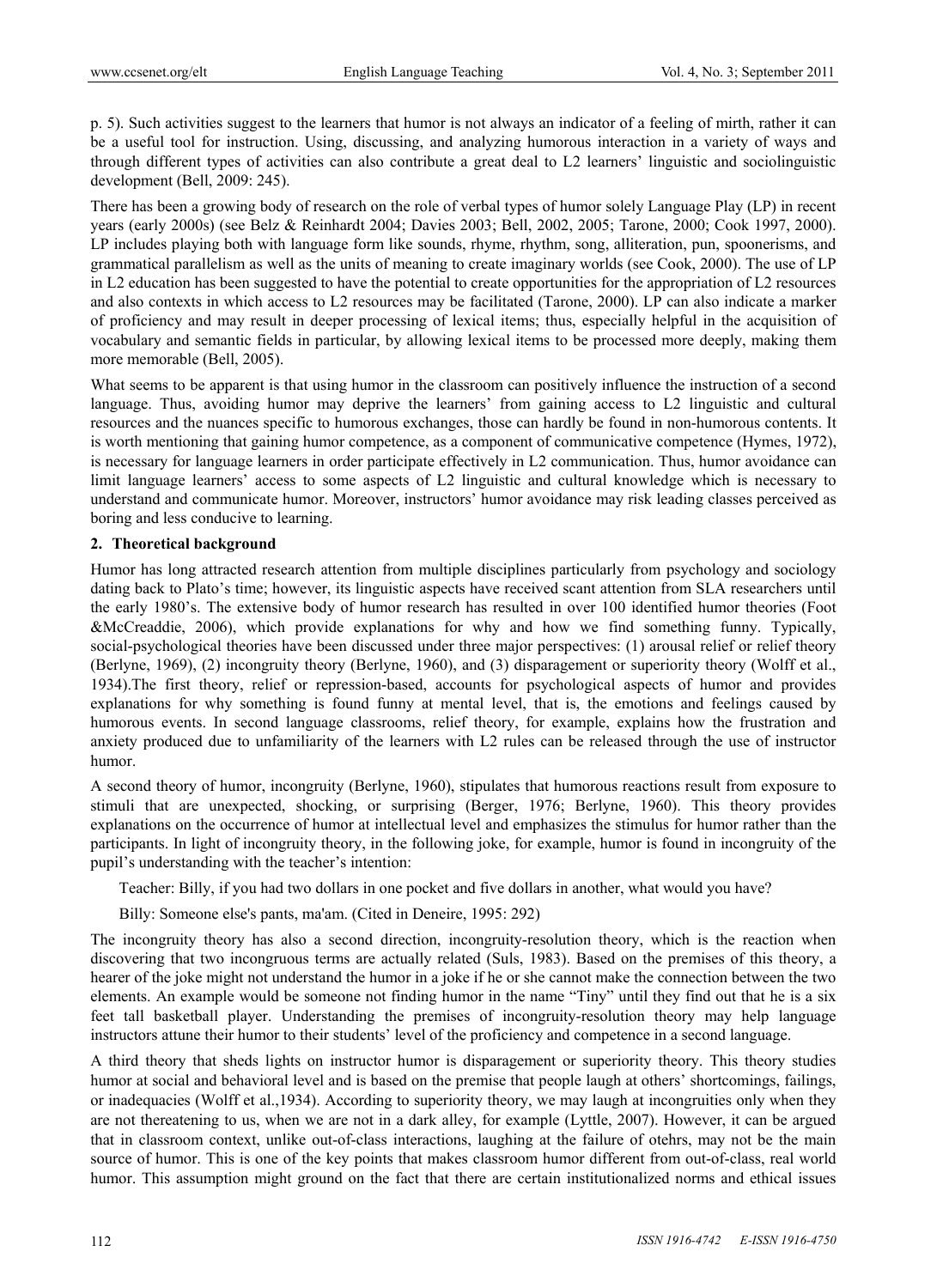expected from classroom interactants (instructors and students) which "sanction" (Deneire's term, 1995:293) laughing at the failure of others. Hence, instructors are not normally expected to redicule students for their inabilities or failure, rather they are to provide the room for students to err and learn. Perhaps, humor and its explicit display, laghter, creared in the case of inadiquecies in the classrrom can again be attributed to the incongruity and unexpectedness theory rather than the notion of superiority.

Besides the three social-psychological theories of humor discussed above, linguists have also made attempts to find out what is it that makes something funny at language level. The first linguistics-based theory of humor is Raskin's (1979, 1985) semantic-script theory of humor (SSTH), which was subsequently revised and revisited as the General Theory of Verbal Humor (GTVH) by Attardo and Raskin (1991) and Raskin and Attardo (1994). GTVH employs semantic scripts (also called frames or schemas) to model the recipient's use of linguistic and real-world knowledge to interpret joke [or humorous] texts. Similar to incongruity-resolution theory, GTVH explains why students find instructor humor as funny at lexical level. Based on this theory, students find instructors' use of verbal humor such as wordplays, puns, and irony as funny because they are compatible with two scripts opposed to each other such as *actual* vs. *non-actual*, *normal* vs. *abnormal*, *possible* vs. *impossible.* In example (1) below, the lecturer's (*L*) use of the abbreviation "PHD" in line 1, evokes a *normal* script, which is a person holding a doctor of philosophy degree and is normally associated with being knowledgeable. *L* stands for *lecturer* and *Ss* for *students*.

# **(1)**

- 1 L: Do you know what PHD stands for?
- 2 Ss: No response
- 3 L: It stands for Permanent Head Damage [laughs]
- 4 Laughter

However, finding out about a second interpretation of "PHD" that it stands for permanent head damage (line 3) evokes the *abnormal* script, depicting a person with mental disability, which is normally opposed to being knowledgeable. Thus, based on GTVH the text is found to have two different scripts (PHD /PERMINANT HEAD DAMAGE), which are opposed on the basis of normal/abnormal, and is thereby evaluated as humorous.

Recently, the latest category of humor theories that explains the humorous message/learning link has been advanced by Wanzer et al. (2009) in their integrative Instructional Humor Processing Theory (IHPT), which draws from incongruity resolution theory and the elaboration likelihood model (ELM) of persuasion. IHPT predicts that instructors' use of humorous messages should result in increasing students' motivation to process course content to the extent that the humorous message gained their attention, created positive affect, made content relevant, and increased the clarity of the content (Booth-Butterfield, 2010: 224).

In sum, what seems to be apparent is that past studies have provided strong theoretical and practical evidence for the important role of humor in second language education; however, what seems to be lacking is providing insights into classroom humor in order to gain better understanding of why humor is avoided in academic contexts. Thus, it is important to identify the factors that account for non-use of humor by instructors and the possible benefits of verbal humor in L2 classrooms, an area that has enjoyed scant research attention. Addressing this gap, the following research questions will lead this study.

RQ1: Why do some instructors avoid using humor in ESL classrooms?

RQ2: What are the benefits of using humor in ESL classrooms?

It should be noted that the current study is a part of a larger project in progress which looks into the uses and functions of instructor humor in academic language learning environment.

# **3. Method**

# *3.1 Participants*

Participants for the present study were 195 undergraduate and graduate ESL students who had been enrolled in courses such as sociolinguistics, genre studies, teaching principles, English for Specific Purposes (ESP), and research methodology in a university in Malaysia. Participants were of different language and cultural backgrounds comprising local Malays, Chinese and Indians, and the international students included Iranian, Indonesian, African, and Arab ethnicities. For both local and international students, English was considered as a second language and was the medium of instruction in the classrooms. The lecturers were all Malaysian and English was the second language. All the lecturers completed their postgraduate studies in English speaking countries.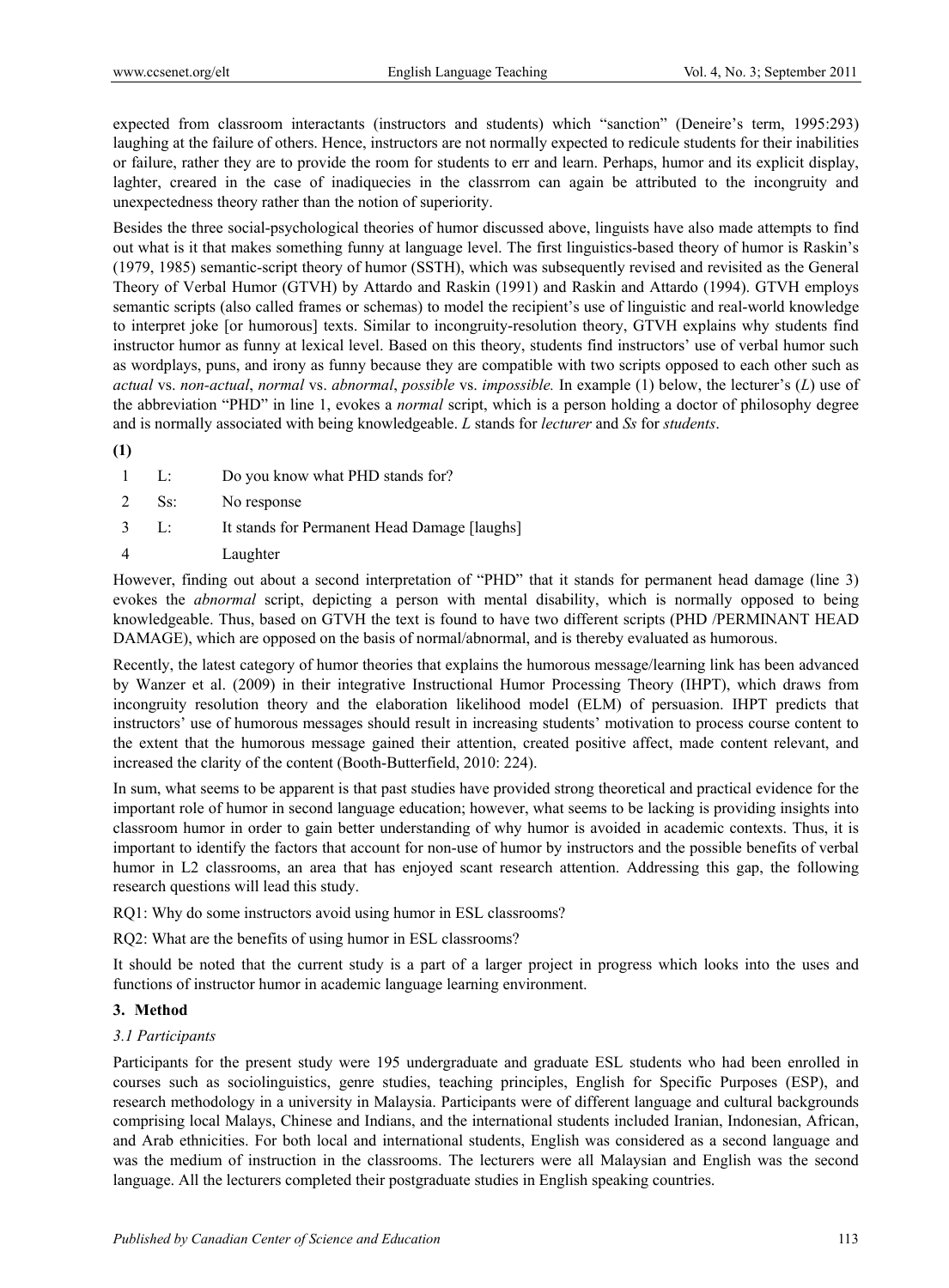# *3.2 Procedure*

Prior to conducting the study, ethical consent was sought from the faculty dean as well as the participants. Data sources for this study were two-fold: an open-response questionnaire distributed in the classrooms and the main researcher's fieldnotes during classroom observations, which were carried out for the whole project. Preceding the research questions addressed in this study (RQ1 and RQ2), was the following simplified definition of "humor" to clarify what was meant by the term in this study:

"Humor in this study refers to anything which is said to create a feeling of fun and amusement in the classroom. Examples of verbal humor are: funny stories, funny comments, jokes, wordplays, sarcasm, etc."

The questionnaires were distributed among the students and collected by the main researcher and his assistant. The return rate was 100%.

The analysis began by coding and classifying students' answers into conceptually similar categories by the main author (coder one). Student responses that included multiple answers were separated into units. For instance, students who indicated that "humor is not their (instructors') nature" and "they have different cultural background" offered multiple reasons for humor avoidance and, thus, were separated into two distinct and different units. Participants provided 263 distinct responses for RQ1 (reasons for instructors' humor avoidance) and 424 responses for RQ2 (benefits of using humor in ESL classes) totaling 687 response units. As a reliability check, 25% of the responses were read by a trained postgraduate student (coder two) and placed into one of the developed categories. Interrater reliability, as determined by Cohen's kappa was .83 indicating excellent agreement beyond chance.

# **4. Findings and discussion**

In this section, we provide an overview of the distribution of the response categories provided for each research question, followed by a discussion of the developed categories. Table 1 presents the cited reasons in rank order. Table 2 provides the frequency distributions of the main categories and their relative subcategories indicating the cited benefits of instructor humor.

# *4.1 Reasons for humor avoidance*

The first research question asked why some instructors avoid using humor in ESL classrooms. Students generated 263 responses for this question, which were placed into nine categories in rank order of their frequency (see Table 1). The three most cited reasons were: "humor is not in their personality" (35%), "they lack competence in L2 to create humor" (16%), and "they are more content oriented" (10%). These three categories comprised more than 60% of the given reasons for paucity of instructor humor in ESL classes.

# Insert Table 1 here

These results indicate that non-use of humor in the ESL classes in this study is primarily related to the personality of the instructors as some instructors are perceived to be naturally "humorless". Irrespective of whether humor is an in-built faculty or not, we think that humor can be used effectively almost by every instructor. (The following sections will provide some tips or strategies on the use of humor in L2 classes). Although being endowed with a good sense of humor might help us maximize the effects of employed humor, instilling humor in the classrooms does not necessarily force us as instructors to be comedians. Research indicates that humor can be used effectively even by less humorous people. For instance, Kelly (2005) reports the story of a teacher who had serious problems with connecting to students and involving then in the lesson. "The teacher was asked to participate in the study because the use of humor seemed to contrast with his usual style of teaching," Kelly says. After four weeks of implementing "laugh stops" strategy in the class, when students were asked if they thought the teacher should continue to implement laugh stops in the classroom, every student said yes although half of them explained it as "not funny".

Moreover, in second language classes, particularly in advanced levels, use of verbal humor is not a matter of getting students involved and humored only, rather it provides opportunities for L2 learners to gain access to a wide range of rich linguistic and cultural resources of target language hidden in humorous exchanges. If they are not exposed to L2 humor in the classroom, then the question arises how and where they should gain "humor competence" while they might have limited exposure to L2 out of classroom. Humor competence refers to the ability of the interactants to understand and use humor in a second language. Humor competence as part of L2 learners' "communicative competence" (Hymes, 1972) finds agreement among humor researchers (e.g., Bell, 2009, Belz and Reinhardt, 2004, Tarone 2000, Deneire, 1995). Thus, having realized the importance of humor in learners' language development, instructors might reflect on different possibilities to incorporate verbal humor in their classes such as inclusion of sitcoms, talk shows, comic movies, etc. via audio or video delivery. Such materials take the burden of being personally humorous off the teacher's shoulders and students will learn so many specialized terminologies necessary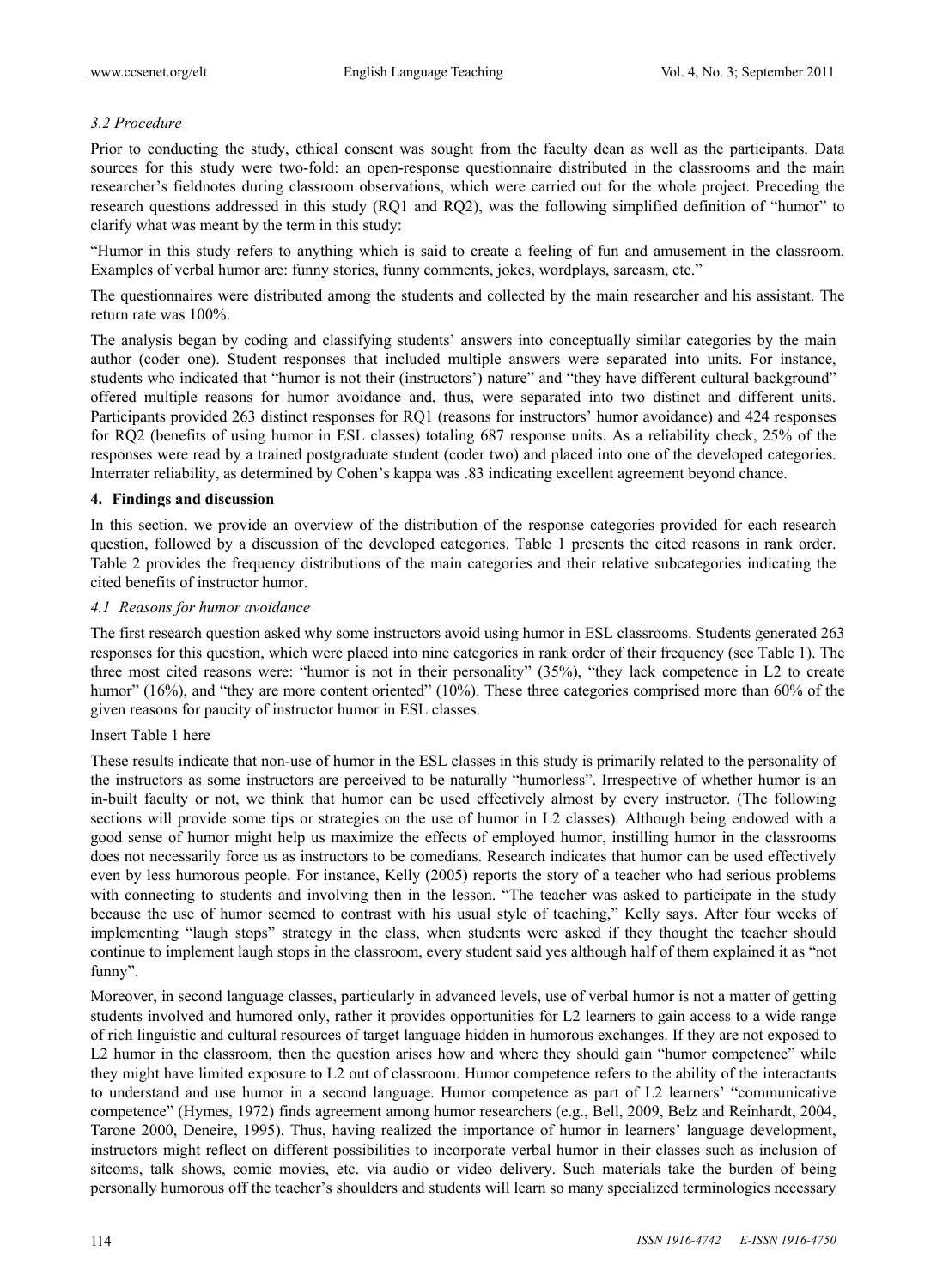for humorous exchanges from these materials. It should be noted that the use of such materials should fit into the course syllabus and structured teaching plan in order to curtail the risk of "entertainment" rather than "learning" activities.

The second most frequently cited reason for non-use of humor in L2 classes (see Table 1) seems reasonably consistent with the notion of humor competence discussed in the above paragraph. For example, *"Instructors do not tell jokes because they don't know how to crack jokes in English"*, wrote one student. This shows that students are aware of the need for specific type of knowledge for implementing humor in the classroom and this gap in L2 pedagogy cannot be filled unless our practitioners and educators become aware of and legitimize the use of verbal humor as a necessary component to gain knowledge of the nuances of second language and culture in L2 classrooms.

Among other frequently cited reasons (Table 1) avoiding humor "to gain respect and maintain professionalism" draws our attention. The idea of opposing humor to respect and viewing humor as a threat to professionalism offers at least two important interpretations: First, it might reflect the general perception and depiction of the term "humor" among people, which is primarily associated with "playfulness" and lack of seriousness, whereas as mentioned earlier, humor is a multifaceted phenomenon with a wide range of "serious" functions. In a broader sense, it is a goal-oriented strategy employed in speech. Humor by businesspersons and politicians in important meetings is a prime example of humor that is used to achieve serious goals. Consistent with this assumption, is Gorham and Christopher's (1990) assertion that "when teachers use humor in the classroom, they are likely to do so for some reason: to reduce tension, to facilitate self-disclosure, to relieve embarrassment, to save face, to disarm others, to alleviate boredom, to gain favor through self-enhancement, to entertain, to convey goodwill, or to accomplish similar goals" (Gorham & Christopher, 1990: 58). Thus, cultivating proper attitudes about humor in L2 instructors' minds might help to encourage them show less self-importance and attempt using humor in their teaching.

Second, the issue of humor avoidance to maintain professionalism highlights the importance of "appropriate" use of humor. Humor is a double-edged sword. The judicious use of humor can help teachers gain respect and classroom rapport (Haigh, 1999). However, inappropriate and insensitive humor can clearly be destructive to instructor-student relationships and thereby a threat to professionalism and instructor credibility. Wagner and Goldsmith (1981) give an example of humor used by a professor which shows how inappropriate humor leads to an aggressive humor from a student:

Professor: "Why don't you answer me?"

Student: "I did, professor - I shook my head."

Professor: "You don't expect me to hear the rattle way up here, do you?"

Not much later in the semester as the professor conducts class...

Professor: "If I saw a man beating a donkey and stopped him from doing so, what virtue would I be showing?"

Student (from rear of classroom): "Brotherly love!"

Correspondingly, Deneire (1995) warns about the use of inappropriate humor such as interethnic jokes in foreign language classroom as they may lead to the formation of stereotypes and seriously undermine teachers' attempts to develop intercultural understanding. To recap, the data from this study as well as the past research indicate that there is no contradiction between appropriate humor and academic professionalism. It should also be noted that the notion of "professionalism" represents a complex construct whose relationship with humor warrants distinct research attention.

# *4.2 Benefits of instructor humor*

Having asked about the reasons for non-use of humor in RQ1, we were interested to find out what students thought of the benefits of using humor in ESL classes, addressed by RQ2. Students provided 424 responses which were placed into three broad categories labeled: "psychological," "social," and "instructional" benefits of instructor humor. This categorization was done on the basis of the perceived benefits of using humor in three interactional levels: intrapersonal, interpersonal, and content or message levels respectively. Each of the main categories had 2-3 subcategories. Table 2 provides frequency distributions of the main and subcategories.

# 4.2.1 Psychological benefits

The use of humor can vent anger and frustration that might otherwise be destructive (Baron, 1978). Psychological benefits account for intrapersonal benefits such as students' increased motivation and preparedness to take active part in instruction processes as a result of exposure to humor. This category included the most frequently cited benefits of instructor humor, which comprised more than half (58.7%) of student generated responses. Examples of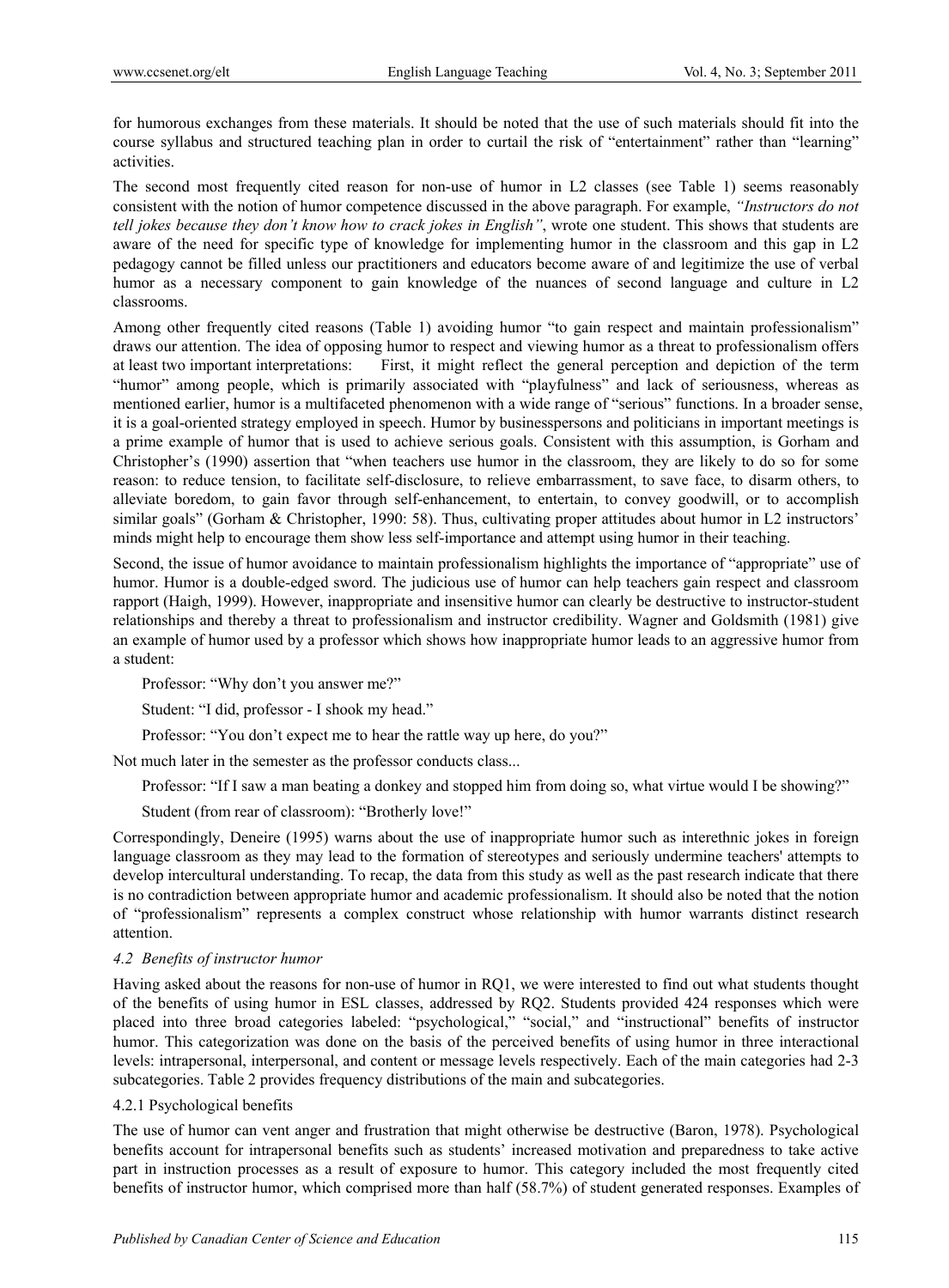provided responses were: *Humor makes me not to feel sleepy in the classroom. It keeps me awake during a hot afternoon class. It makes the class less boring. I feel not stressed in course work and exams. We feel comfortable. It makes me like the course. I love to come to class even though I am in a lazy mood that day. It motivates me to attend the next class.* Responses in this category were classified under three subcategories: humor "motivates" (33.7%), "relaxes" (12.5), and "cheers up" (12.5%) students in the classroom.

#### Insert Table 2 here

Examining these response categories indicates that instructors' use of humor is a major resource of motivation for students to participate in classroom activities. Besides keeping students alert during the lectures, humor creates a cheerful, relaxed and comfortable atmosphere in which students feel motivated to take part and learn. Research has underscored the role of motivation in learning. For instance, the motivation-learning relationship theory advanced by both Christophel (1990) and Richmond (1990) is based on the notion that students will learn when they want to learn. Wanzer et al.'s (2009) recent Instructional Humor Processing Theory (IHPT) (see section 1) also provides explanations for humorous message/learning link although this theory is still living its inception stage. What is apparent is that in language classes, learners may expand their linguistic and cultural knowledge as a result of motivation originated from instructor humor.

# 4.2.2 Social benefits

Besides psychological benefits, a second set of benefits from instructor humor can be cataloged as social. Social benefits in this study represent the role of humor in creating opportunities for enhanced interpersonal interaction (i.e., between the language instructor and the students). Examples of responses in our data were: *It attracts me to attend the lecture. We don't feel afraid to ask questions. Humor makes me listen to the teacher. It increases student talking time. It brings students and teachers together. We can touch problems. It makes the instructor approachable.* Social benefits category made up 30.1% of the responses, which were classified under three subcategories: "draws attention" (16.9%), "creates affiliation" (10.6%), and "enhances participation" (2.5%) in the classroom.

Analyzing the responses under social category suggests that humor can also play a significant role in the development of teacher-student interaction in the classroom, which can ultimately benefit the whole teaching/learning processes. Teacher-student interaction can be deemed as a channel for transmission of knowledge, within which humor acts as a lubricant.

McGhee (1979) points out that humor serves as a lubricant for social interaction, and concludes: "It is difficult to imagine a substitute device that would be equally successful at promoting smooth and comfortable social interaction" (pp. 245-246). As such, as a result of comfortable interaction and lowered affective filter (Krashen, 1982), students' desire to take part in ongoing activities is enhanced and this can in turn benefit their language learning.

# 4.2.3 Instructional benefits

Apart from psychological and social benefits, students also recorded several instructional benefits of instructor humor. Examples of the generated responses were: *It makes the lesson easy to understand. I understand the course content better. Message is conveyed and received easily. It fosters learning language. It is easy to remember points with humor* and*, it makes the lesson memorable*. This category comprised 11.0% of the responses, which were placed into two subcategories: "fosters understanding and learning" (6.8%) and "enhances retention" (4.2%).

The effective use of humor related to course content has been consistently noted in the literature to be most likely to enhance acquisition/learning and retention of content (e.g., Wanzer et al., 2009; Garner, 2006; Gorham & Christophel, 1990; Bryant et al., 1979). Increased understanding and learning of a second language can be attributed to the enhanced attention and thereby noticing created by humor. To further illustrate, humor draws attention to the input which leads to "noticing" (Ellis, 1997; 119), that is, the learner's paying attention to specific linguistic features in input. In other words, humor provides the opportunities to bring the linguistic and cultural knowledge to the foreground of attention and be "noticed". The noticed input then becomes easily susceptible to intake and become a part of the learner's linguistic knowledge. In the same token, humor is likely to increase retention of the input as well. As such, the role of humor in "increased noticing" might provide insights into how humor process can contribute to language learning.

#### **5. Conclusion**

We chose to look at humor avoidance and the perceived benefits of instructor humor because as language instructors we have experienced the impact of humor in our classrooms. This study has validated our assumptions that avoiding humor in the classroom may limit the learners' access to L2 linguistic and cultural resources inherent in humorous exchanges. These resources account for the learners' "humor competence" as a component of their communicative competence. Therefore, the use of appropriate verbal humor in the classroom can create opportunities to enhance the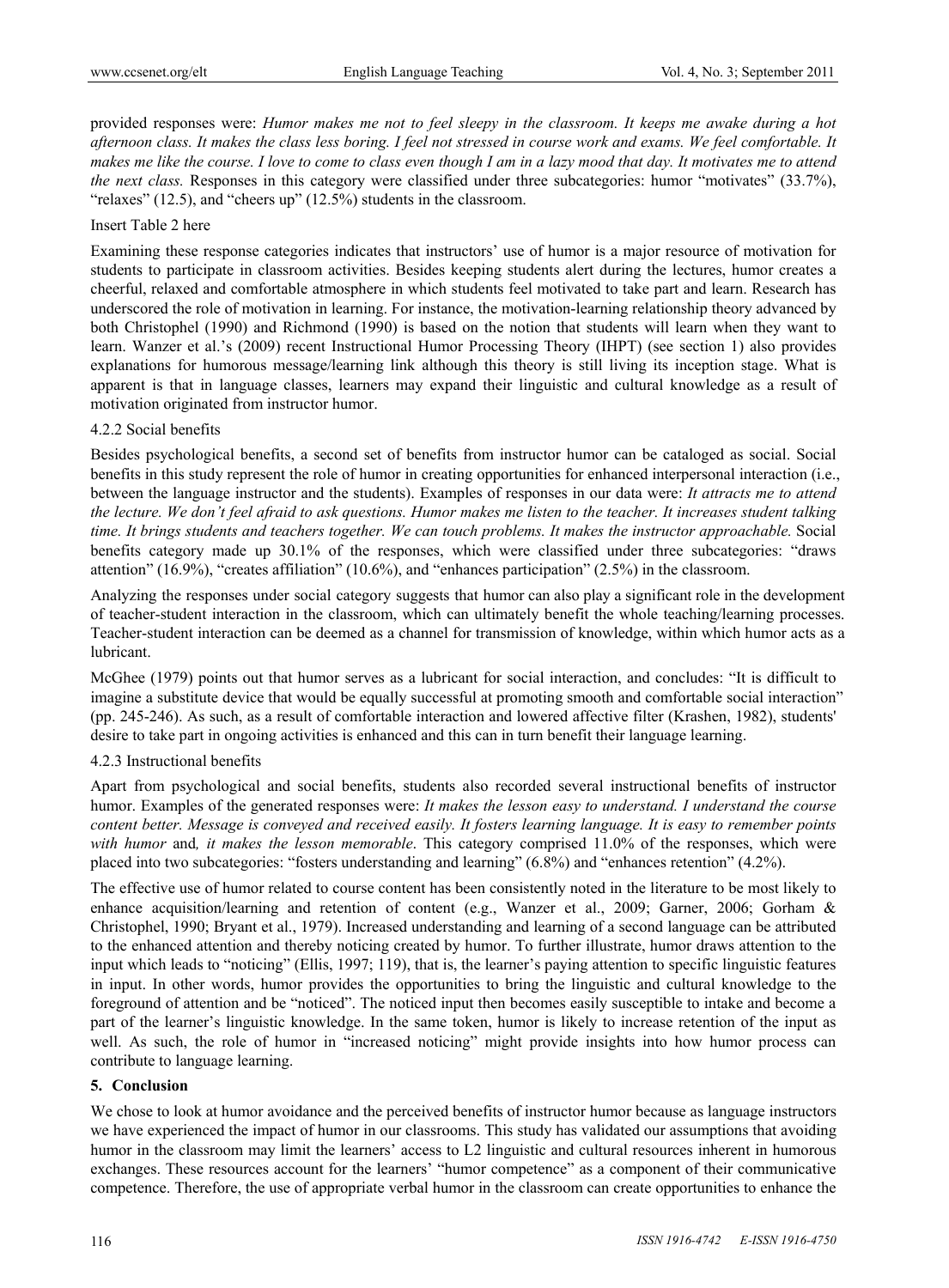learning of a second language. Our analysis indicates that the reasons for non-use of humor in some language classrooms predominantly revolve around the instructors' personality and their attitudes towards the humor process in teaching. Students also recorded the instructors' L2 competence as a determinant factor in creation and communication of humor in a second language. We also noticed that the use of humor is sometimes perceived as a threat to instructors' credibility, respect and professionalism. We argued that such perceptions can only be true if: a) we think of humor as means of entertainment, and b) use it inappropriately.

Moreover, our analysis indicates that the use of humor has several benefits in language learning environment. Psychologically, it motivates, relaxes and cheers up the learners. Socially, it attracts attention, affiliates and enhances students' participation in classroom activities. Instructionally, it is likely to promote understanding and learning of a second language and enhance retention of the material.

Overall, this study gives rise to two important insights. First, irrespective of the fact that some instructors might be uncomfortable with the use of humor in teaching, implementing humor in L2 instruction seems to be the task of any L2 instructor as far as they want to impart linguistic and cultural knowledge embedded in humorous texts (oral and written) to their students. Thus, there might be a need for consciousness-raising particularly among language instructors of the opportunities that can be created by verbal humor for language instruction although it can be useful instructional component in any classroom and any academic discipline.

Second, the way instructors view the task of humor process is vitally important. Perhaps, cultivating proper attitudes about the use of humor in instructors' minds might be useful. We hope that reading this paper will encourage all instructors to incorporate appropriate humor in their teaching and show less self-importance and concern about their professional image and will inform particularly L2 instructors of the value of verbal humor in language education.

# **Acknowledgements**

The authors wish to thank the lecturers who allowed us to attend their classes and all the students who participated in this study.

# **References**

Attardo, S., & Raskin, V. (1991). Script theory revis(it)ed: joke similarity and joke representation model. *Humor: International Journal of Humor Research, 4*, 293-347.

Baringer, D. K., & McCroskey, J. C. (2000). Immediacy in the classroom: Student immediacy. *Communication Education, 49*(2), 178-186. doi:10.1080/03634520009379204, http://dx.doi.org/10.1080/03634520009379204

Baron, R. A. (1978). Aggression-inhibiting influence of sexual humor. *Journal of Personality and Social Psychology, 36*(2), 189−197. doi:10.1037/0022-3514.36.2.189, http://dx.doi.org/10.1037/0022-3514.36.2.189

Bell, N. (2002). *Using and understanding humor in a second language: A case study.* University of Pennsylvania, Philadelphia.

Bell, N. (2005). Exploring L2 language play as an aid to SLL: A case study of humor in NS-NNS interaction. *Applied Linguistics, 26*(2), 192-218. doi:10.1093/applin/amh043, http://dx.doi.org/10.1093/applin/amh043

Bell, N. (2009). Learning about and through humor in the second language classroom. *Language Teaching Research, 13*(3), 241-258. doi:10.1177/1362168809104697, http://dx.doi.org/10.1177/1362168809104697

Belz, J., & Reinhardt, J. (2004). Aspects of advanced foreign language proficiency: Internet-mediated German language play. *International Journal of Applied Linguistics, 14*(3), 324-362. doi:10.1111/j.1473-4192.2004.00069.x, http://dx.doi.org/10.1111/j.1473-4192.2004.00069.x

Berlyne, D. E. (1960). *Conflict, arousal, and curiosity*. New York: McGraw-Hill. doi:10.1037/11164-000, http://dx.doi.org/doi:10.1037/11164-000

Berlyne, D. E. (1969). Arousal, reward, and learning. *Annals of the New York Academy of Science, 159*, 1059-1070. doi:10.1111/j.1749-6632.1969.tb12997.x, http://dx.doi.org/10.1111/j.1749-6632.1969.tb12997.x

Booth-Butterfield, M., & Wanzer, M. B. (2010). *The SAGE Handbook of Communication and Instruction.* Deanna L. Fassett San José State University John T. Warren Southern Illinois University Carbondale: Sage.

Christophel, D. M. (1990). The relationships among teacher immediacy behaviors, student motivation, and learning. *Communication Education, 39*(4), 323-340. doi:10.1080/03634529009378813, http://dx.doi.org/10.1080/03634529009378813

Cook, G. (1997). Language play, language learning. *English Language Teaching Journal, 51*(3), 224-231.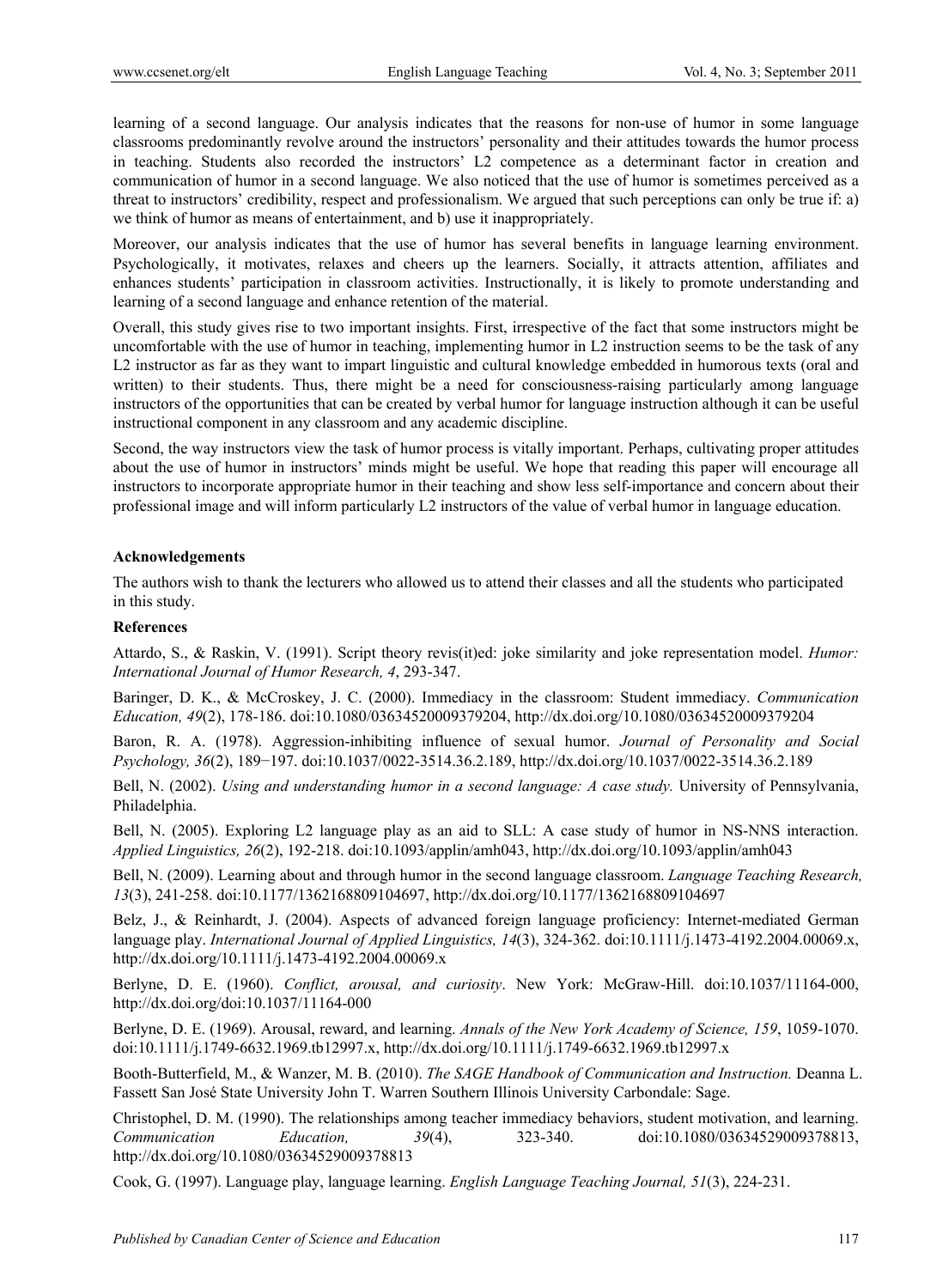Cook, G. (2000). *Language Play, Language Learning*. Oxford: Oxford University Press.

Davies, E. C. (2003). How English-learners joke with native speakers: an interactional sociolinguistic perspective on humor as collaborative discourse across cultures. *Journal of Pragmatics, 35*, 1361-1385.

doi:10.1016/S0378-2166(02)00181-9, http://dx.doi.org/10.1016/S0378-2166(02)00181-9

Deiter, R. (1998). Why use humor in the classroom? *Teaching at ISU, 11*(2), 11-13.

Deneire, M. (1995). Humor and foreign language teaching. *Humor: International Journal of Humor Research, 8*(3), 285-298. doi:10.1515/humr.1995.8.3.285, http://dx.doi.org/10.1515/humr.1995.8.3.285

Downs, V. C., Javidi, M., & Nussbaum, J. F. (1988). An analysis of teachers' verbal communication within the college classroom: Use of humor, self-disclosure, and narratives. *Communication Education, 37*(2), 127-141.

doi:10.1080/03634528809378710, http://dx.doi.org/10.1080/03634528809378710

Foot, H., & McCreaddie, M. (2006). Humour and laughter. In O.Hargie (Ed.), *The handbook of communications skills* (pp. 293-322). New York: Routledge.

Gorham, J., & Christophel, D. M. (1990). The relationship of teachers' use of humor in the classroom to immediacy and student learning. *Communication Education, 39*(1), 46-62.

doi:10.1080/03634529009378786, http://dx.doi.org/10.1080/03634529009378786

Gorham, J., & Christophel, D. M. (1992). Students' perceptions of teacher behaviors as motivating and demotivating factors in college classes. *Communication Quarterly, 40*, 239-252

doi:10.1080/01463379209369839, http://dx.doi.org10.1080/01463379209369839

Haigh, G. (1999). Do Smile: But Don't Make Too Many Jokes. *The Times Educational Supplement,* p. SS13B,

Hymes, D. (1972). On communicative competence. In J. B. Pride & J. Holmes (Eds.), *Sociolinguistics: Selected Readings* (pp. 269-293): Penguin, Harmondsworth, UK.

Lyttle, J. (2007). The judicious use and management of humor in the workplace. *Business Horizons, 50*, 239-245.

Kelly, D. R. (2005). Humor in the Learning Environment: Increasing Interaction, Reducing Discipline Problems, and Speeding Time. *Education Illustrated LLC*.

Kher, N. M., Molstad, S., & Donahue, R. (1999). Using humor in the college classroom to enhance teaching effectiveness in 'dread courses'. *College Student Journal* (33), 400-406.

Krashen, S. (1982). Theory versus practice in language training In Blair (Ed.), *Innovative Approaches to Language Teaching*. Rowley, MA: Newbury House.

McCroskey, J. C., Richmond, V. P., & Bennett, V. E. (2006). The relationships of student end-of-class motivation with teacher communication behaviors and instructional outcomes. *Communication Education, 55*(4), 403-414. doi:10.1080/03634520600702562, http://dx.doi.org 10.1080/03634520600702562

McGhee, P. E. (1979). *Humor: Its Origin and Development*. San Francisco: Freeman.

Medgyes, P. (2002). *Laughing Matters: Humor in the language classroom.* Cambridge: Cambridge University Press.

Neuliep, J. W. (1991). An examination of the content of high school teacher's humor in the classroom and the development of an inductively derived taxonomy of classroom humor. *Communication Education, 40*, 343-355.

doi:10.1080/03634529109378859, http://dx.doi.org/10.1080/03634529109378859

Raskin, V. (1979). *Semantic Mechanisms of Humor.* Paper presented at the Proceedings of the Fifth Annual Meeting of the Berkeley Linguistics Society.

Raskin, V. (1985). *Semantic Mechanisms of Humor*. Dordrecht: D. Reidel.

Raskin, V., & Attardo, S. (1994). Non-literalness and non-bona-fide in language: An approach to formal and computational treatments of humor. *Pragmatics & Cognition, 2*(1), 31-69. doi:10.1075/pc.2.1.02ras,

http://dx.doi.org/10.1075/pc.2.1.02ras

Richmond, V. P. (1990). Communication in the classroom: Power and motivation. *Communication Education, 39*(3), 181-195. doi:10.1080/03634529009378801, http://dx.doi.org/10.1080/03634529009378801

Suls, J. M. (1983). Cognitive Processes in *Humor* Appreciation. In P. E. Mcghee & J. H. Goldstein (Eds.), *Handbook of Humor Research* (Vol. 1, pp. 39-57). New York, Springer-Verlag.